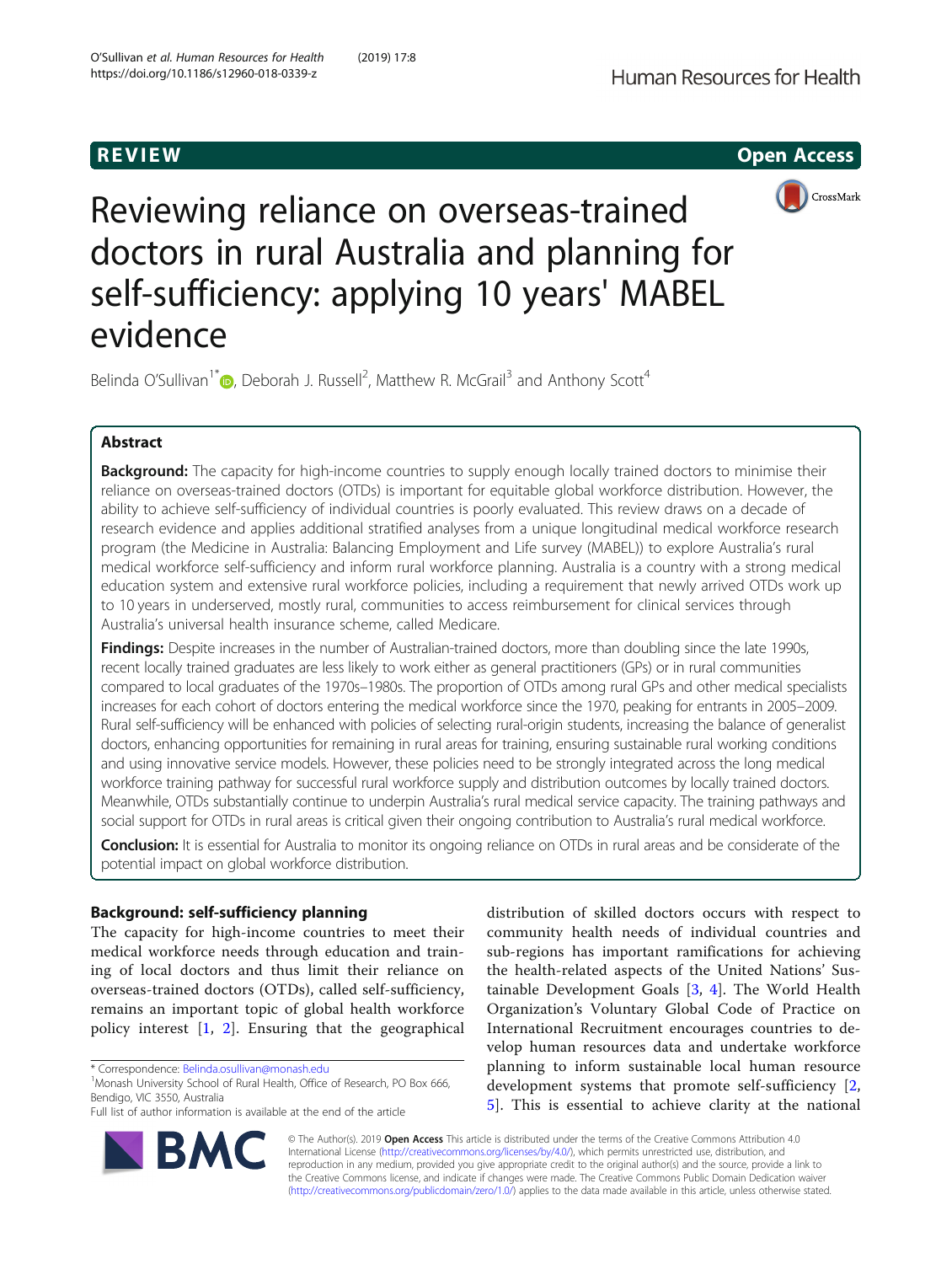level about actions needed to achieve the right balance of locally trained doctors and reduce the use of trained doctors from low- and middle-income countries, where there is greater relative need, including more prevalent social, environmental and personal risk factors and diseases and fewer health workers [[6](#page-7-0)]. Currently highincome countries benefit from using OTDs to supplement their health service gaps. But, where OTDs are used, the Voluntary Code suggests principles of fairness be applied including countries being transparent about how they are used, supporting these workers, and being mindful of flow on effects to developing countries. Notably, few countries have the necessary national-scale longitudinal workforce data infrastructure and consolidated research evidence for exploring this topic and informing their own nation's self-sufficiency planning.

Australia is a useful case study of a high-income country that has both a high-quality medical education system and a national policy targeting newly arrived OTDs to work in underserved, mostly rural, communities. As such, exploring the targeted use of OTDs in rural areas provides a useful lens through which to explore self-sufficiency planning nationally. Also, Australia has supported and funded an internationally unique 10-year national longitudinal cohort study of its medical workforce which provides the objective data to inform such medical workforce planning. This is possible if the data area applied to this question and the published research which has been produced from this project is reviewed to make it more accessible for informing this topic.

This research program is known as the MABEL study (which stands for "Medicine in Australia: Balancing Employment and Life") ([http://www.mabel.org.au\)](http://www.mabel.org.au). It was a competitively funded research project-driven initiative to improve the quality of information about the medical workforce dynamics in Australia and to inform national policy questions. MABEL commenced in 2008 by inviting all 54 750 clinically active doctors in Australia to participate in an annual survey. The sampling frame was an Australian Medical Publishing Company (AMPCo) population listing with updated details of doctors' contact information for regular mailing purposes (the best available directory at the time). To facilitate response from doctors in remote communities (important for informing key policy questions), pre-paid monetary incentives, not conditional on response (\$AU100), were applied. In the first year, 19.4% of Australia doctors responded in hard copy or via the secure online survey: 3906 general practitioners (GPs) and GP registrars (undertaking postgraduate training in general practice), 4596 other (non-GP) specialists (called specialists hereafter), 1072 other (non-GP) specialists (undertaking postgraduate training in a non-GP specialty), and 924 hospital non-specialists.

Respondents were assessed as being relatively representative of all Australian doctors, although compared to the total AMPCo population, the respondents had slight over-representation of (no more than 4%) of age groups less than 60 years, females (6%) and non-GP specialists (5%) [\[7](#page-7-0)]. After geo-coding responses, doctors in different remote areas were also slightly over-represented  $(< 2\%)$ , possibly related to the pre-paid incentive [[7\]](#page-7-0). In each year since 2008, initial respondents are re-surveyed, with top-up from new graduates or new doctors arriving in Australia [[8\]](#page-7-0). The survey is sent to both Australian-trained (including New Zealand, as per Australia's policies) and OTDs, (completed medical school training in any other country). Around 16% of respondents were OTDs  $(n = 1719)$ , including 21% of GPs ( $n = 805$ ), but the representativeness of these respondents was not assessed as there was no population data to base this on.

Each survey comprises around 100 questions covering the doctor's characteristics, specialty, work location and practice, workload, job satisfaction and remuneration. The annual operational costs (excluding research production) are \$350 000 Australian dollars (Aus\$), approximating \$273 288 United States dollars (US\$) (exchange rate March 2018). Now with around 80 000 responses from 20 000 different doctors, completed over 2008–2015, it comprises the most comprehensive source of national workforce evidence for informing planning for self-sufficiency in Australia because it covers doctor type, training and location as well as a range of other rich covariates. However, the evidence generated from the project has never been synthesised to explore the topic of rural self-sufficiency.

#### Australian context

Rural and remote areas, where around 30% of the Australian population and 65% of Indigenous Australians reside, have substantial and ongoing difficulties related to the recruitment, retention and overall supply of skilled doctors who work at the broad scope to cover the bulk of community needs [\[9](#page-7-0), [10](#page-7-0)] (Table [1](#page-2-0)). These issues occur within the context of higher needs of rural populations for medical services: rural and remote residents have, on average, lower incomes, more health risk factors, poorer access to local health services and a higher burden of illness than metropolitan residents [\[11,](#page-7-0) [12](#page-7-0)].

A range of solutions have been introduced to improve access to medical services in remote areas, including through outreach primary care and retrieval services such as the Royal Flying Doctor's Services, which commenced in 1928 and continue [\[13](#page-7-0)]. However with around a third of Australians based in rural areas and working in rural industries of central importance to the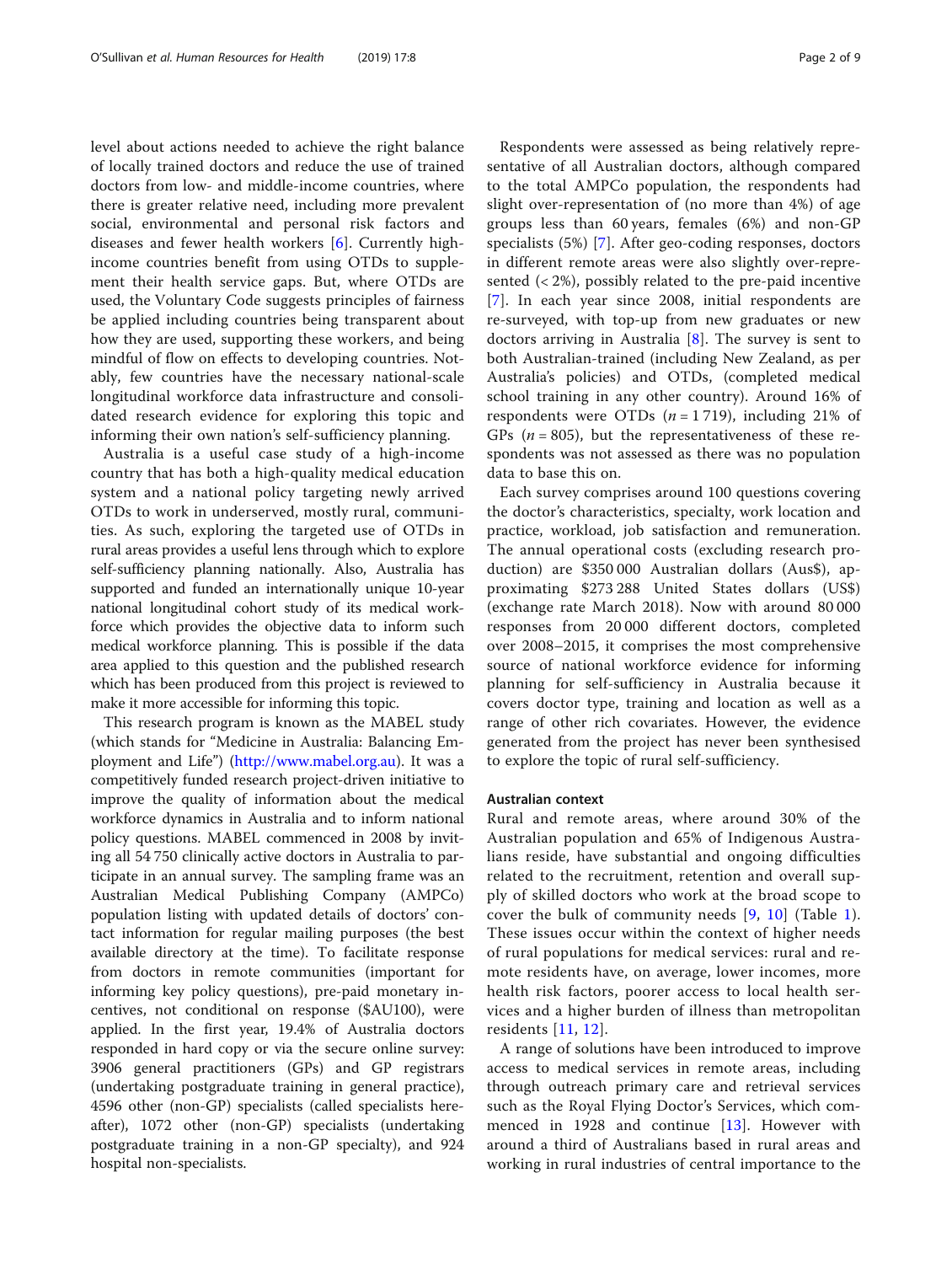<span id="page-2-0"></span>**Table 1** Population distribution and supply of doctors per 100 000 population, by remoteness, 2015 [\[11,](#page-7-0) [61,](#page-8-0) [62\]](#page-8-0)

|                                                                                      | Major cities | Inner regional | Outer regional | Remote/very remote | Whole country |
|--------------------------------------------------------------------------------------|--------------|----------------|----------------|--------------------|---------------|
| Area (1000 km squared)                                                               | 19           | 246            | 784            | 6639               | 7688          |
| Number of people (,000)                                                              | 16864        | 4303           | 2085           | 525                | 23778         |
| % Indigenous population <sup>a</sup>                                                 | 34.8         | 22.0           | 21.8           | 21.4               | 100           |
| % non-Indigenous population                                                          | 71.3         | 18.3           | 8.7            | 1.7                | 100           |
| General practitioner full time equivalents per<br>100 000 population <sup>b</sup>    | 111.6        | 113.8          | 116.3          | 135.5              | 113.9         |
| General practitioner full service equivalents<br>per 100 000 population <sup>c</sup> | 99.4         | 98.4           | 88.5           | 69.5/55.1          | 95.1          |
| Other medical specialist full time equivalents <sup>b</sup>                          | 162.1        | 82.7           | 61.5           | 34.2               | 134.3         |

Location is based on location of main place of work and categorised according to remoteness using the 5-level Australian Statistical Geography Standard Remoteness Area (ASGS-RA) classification [[63\]](#page-8-0)

 $^{\text{a}}$ Total indigenous population = 669 900; 3% of the total Australian population

b<br><sup>b</sup>Full time equivalents (of general practitioners (GPs), other specialists) per 100 000 population: based on total hours worked in the past week as collected in the Australian Health Practitioner Regulation Agency annual medical workforce survey. This measure poorly accounts for high workforce turnover, use of locums, OTDs and poorer population health status

<sup>c</sup>Full service equivalents of GPs per 100 000 population: approximation of hours worked, based on Medicare Benefits Schedule billing (universal billing system) data of number of days worked, volume of services and schedule fees. This measure poorly accounts for factors listed above and additionally salaried activity (not remunerated by Medicare Benefits Schedule billing) which is more common practice by GPs based in small rural and remote areas

nation's Gross Domestic Product, resident health professionals providing comprehensive care is considered more optimal for achieving health outcomes. A key complexity for policy is that Australia is a large country with a large number of communities to serve, vast distances between communities and large sections of arid uninhabited land.

National rural health workforce policies rapidly emerged from the Australian government, from the late 1990s to stimulate rural workforce supply from locally trained students. These included increasing medical school places (1300 in 2004 to 3300 in 2016) to boost overall medical workforce capacity with the potential to have some impact on rural supply through market effects. Within enrolment numbers, medical courses were required to enrol a minimum of 25% rural-origin medical students, provide at least 1 year's rural immersion for 25% of students, bond 25% of enrolled students to work in a district of workforce shortage (typically rural) after completing the medical course for a pre-set period of time, and additionally half of all GP training was located in rural areas [\[9](#page-7-0), [14](#page-7-0)]. Further, regulatory policies emerged and national legislation passed in 1997 restricted newly arriving OTDs to work in a district of workforce shortage for between 3 (more remote) and 10 years (least remote areas) and to access a provider number which is required to get reimbursed for private clinical services via Australia's universal health insurance scheme, Medicare (through which most doctors are reliant unless working in public hospitals) [[15\]](#page-7-0).

The principle of self-sufficiency was espoused by Australia's government in a 2004 national health workforce strategy  $[16]$  $[16]$  $[16]$ . It was broadly understood as producing sufficient locally trained doctors to minimise the use of OTD, with OTDs still having a role in

supplementing the domestic skills market [[2](#page-7-0), [16](#page-7-0)–[18](#page-7-0)]. No clear benchmarks were set.

Similar to the United Kingdom, United States and Canada, around one quarter of Australia's doctors are trained in medical schools based in other countries [\[19](#page-7-0)]. Australia's immigration department approved 2820 temporary resident visas (class 457 and 442/402) for OTDs in 2014–2015 [[20\]](#page-7-0). Around half of the OTDs entering Australia in the decade between 2005 and 2006 and 2014 and 2015 were from low- or middle-income countries (53% of those on temporary and 49% on permanent visas), though little is known about changes in the country of origin of OTDs over time [[21,](#page-7-0) [22\]](#page-7-0).

While the degree of under- or over-supply of the broader medical workforce has been regularly debated and analysed in national reports [[23](#page-7-0)–[26\]](#page-8-0), the discussion has mainly focused on macro-level stocks and flows and has not included any discussion about rural areas specifically. National data provides some conflicting evidence about the comparative overall supply of doctors in rural versus metropolitan areas, based on different measures and methods used [[14\]](#page-7-0) (Table 1). However, these national data are not differentiated enough by doctor type, country of training and doctor career stage and lack many covariates of interest, so they do little to inform the level of self-sufficiency and how to proceed as a nation. Meanwhile, longstanding longitudinal evidence from the MABEL project has strong application to this question.

This review draws on over 10 years' evidence and applies additional stratified analyses of the MABEL longitudinal data to inform planning for self-sufficiency of the rural medical workforce in Australia. It explores the (1) patterns in rural work location by overseasand locally trained doctors, differentiated by specialty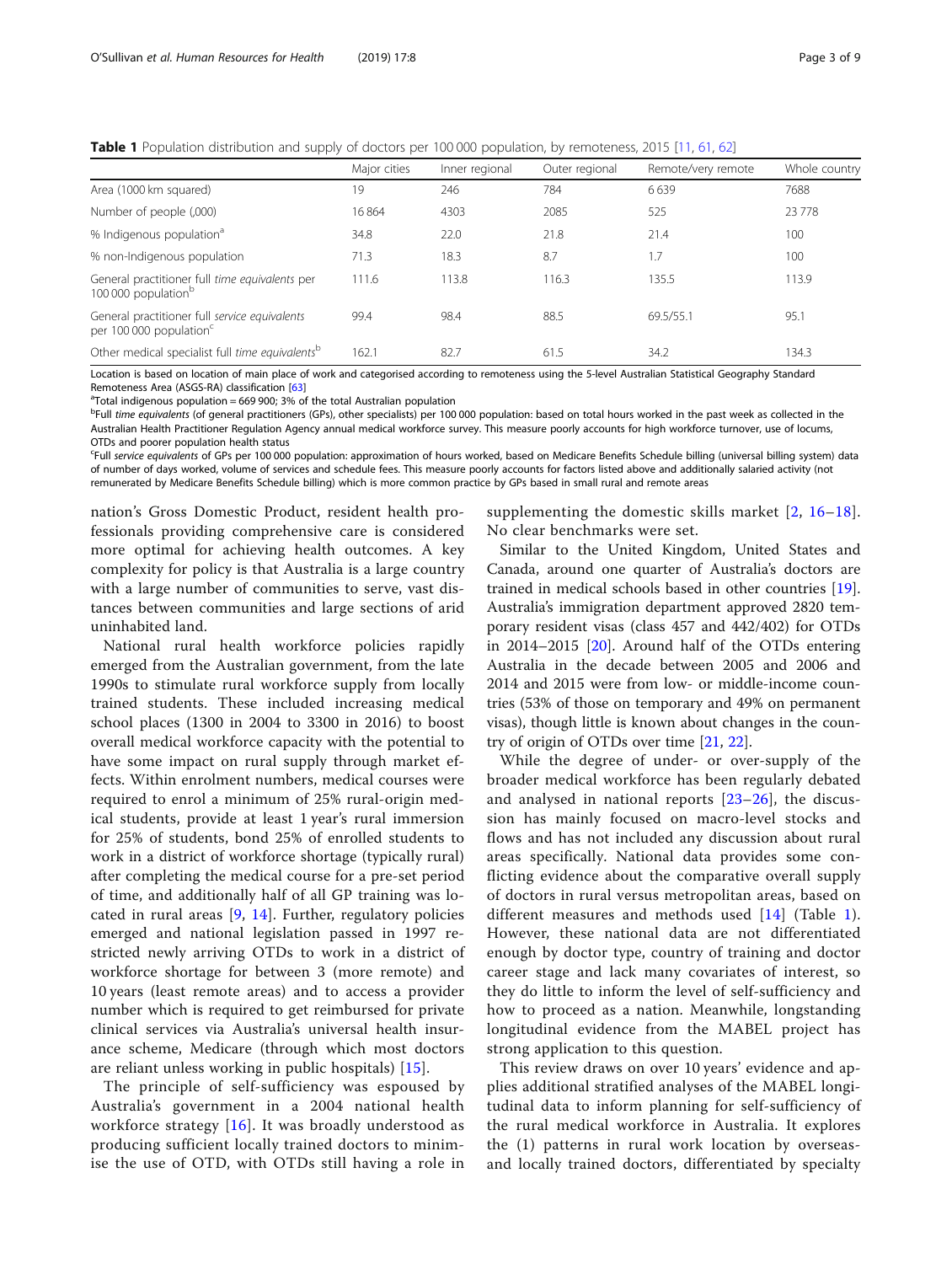and career stage, and (2) factors associated with rural work outcomes by locally trained doctors, and (3) discusses the implications of this evidence in light of the international literature.

## Findings from MABEL

# Rural work location patterns by country of basic medical training

The MABEL data, applied as a new stratified analyses, shows the geographical distribution (by 2008–2013 work location) and specialty type of the locally trained medical workforce according to the year that they graduated from medical school and entered the medical workforce (Fig. 1) [\[27](#page-8-0)]. Figure 1 indicates that smaller proportions of locally trained graduates entering the workforce more recently (since 2000) were working as GPs compared to graduates from the 1970s and 1980s; a higher proportion are pursuing non-GP specialist careers. And of the locally trained students who entered the workforce in the 1970s and 1980s, a higher proportion were working in rural areas compared with graduates from the 1990s and 2000s.

MABEL data, again applied as a new stratified analyses in Table [2](#page-4-0), shows the distribution of the current locally trained and OTD workforce by specialty type and work location (large regional or smaller rural communities) (respondents to the MABEL survey 2008– 2013) according to the year that they entered the medical workforce. Table [2](#page-4-0) indicates that OTDs comprise proportionally less GPs and other medical specialists of entrants to the Australian medical workforce in the 1970s, working in both large regional (12% and 17% respectively) and smaller rural and remote areas (16% and 11% respectively). However, OTDs comprise the majority of rural GPs and other specialists among those entering the workforce in the most recent period (2005–2009) in both large regional (59% and 60% respectively) and smaller rural and remote areas (67% and 66% respectively). The same pattern exists for the metropolitan distribution by cohort although with a less pronounced effect by cohort than is observed for rural locations. This pattern is relatively consistent across the period in the 1990s when regulatory policies required OTDs to work in districts of workforce shortages (mainly rural areas) and when more rurally oriented rural workforce pipeline policies were introduced into Australia.

Other published evidence from the MABEL study shows that OTDs are over-represented among rural GPs: they comprise 27% of all GPs, but only 22% of GPs in metropolitan and regional centres, and 36– 38% of GPs in towns of  $< 50000$  population [[28](#page-8-0)]. Furthermore, high proportions (around 60–70%) of rural OTDs working as GPs are restricted as to where they can practice (under the Australian policy requirements) [[28](#page-8-0)]. Similarly, OTDs comprise 27% and 29% of other medical specialists in metropolitan and large regional centres of > 50 000 population respectively, and 38% of specialists in smaller regional centres of < 50 000 population [[29](#page-8-0)].

# Broad factors related to rural work location of locally trained doctors

To achieve self-sufficiency, it is critical to identify the drivers of locally trained doctors working in rural areas, so that the locally trained medical workforce is sufficiently well-distributed to meet community needs. A number of factors are globally recognised as



Fig. 1 Types of locally trained graduate doctors and their 2008–2013 work location, by when they graduated and entered the medical workforce in Australia. The methods used for this figure have been published elsewhere [\[27](#page-8-0)]. Based on locally trained respondents answering the MABEL question "in what year did you complete your basic medical degree", four groups were categorised (1) late career = graduated during 1970s (mostly aged 55–70 years at time of survey); (2) mid-career = graduated during 1980s (mostly aged 45–60 years); (3) early career = graduated during 1990s (mostly aged 35–50 years); (4) establishing career = graduated during 2000s (mostly aged 25–40 years). Work location was identified by a question "where is your main place of work – town and postcode", geocoded and categorised rural or metropolitan based on the Modified Monash Model. Each doctor responded to between one and six surveys, thus contributing up to six aggregate person-years of work location data 2008–2013. Non-response weights were applied. Respondents for each cohort were as follows: 1970s = 18%, 1980s = 23%, 1990s = 22%, 2000s = 37% [\[64\]](#page-8-0)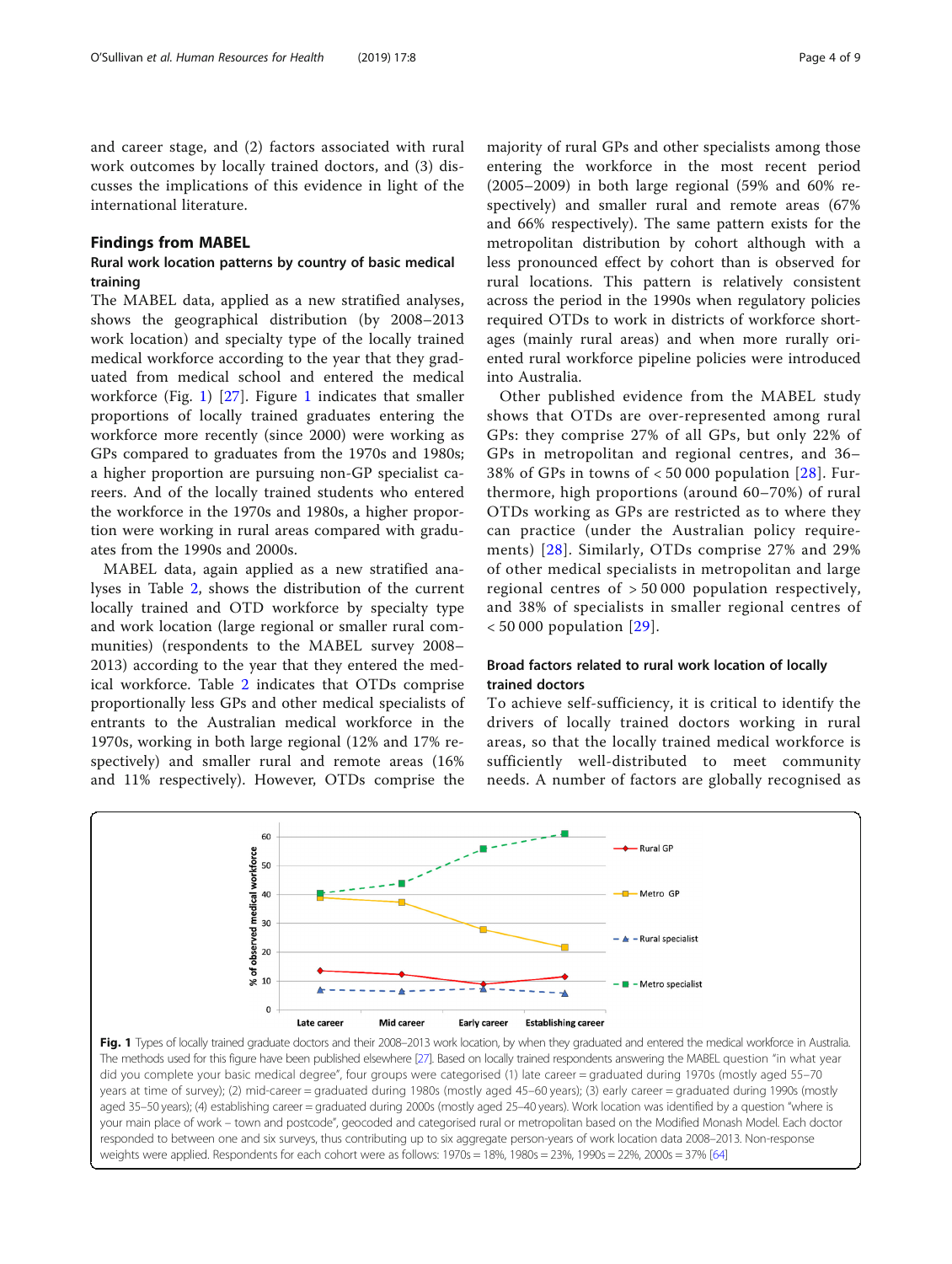<span id="page-4-0"></span>Table 2 Location of main place of work when did the MABEL survey (2008–2013) for locally trained and overseas-trained doctors (OTDs) by the period they entered Australian medical workforce

|                                     | Category        | General practitioners |                                                           |                                                         | Other medical specialists |                                               |                                                          |
|-------------------------------------|-----------------|-----------------------|-----------------------------------------------------------|---------------------------------------------------------|---------------------------|-----------------------------------------------|----------------------------------------------------------|
| Period entered<br>medical workforce |                 | Metropolitan<br>(% )  | Large regional or<br>rural $(> 15 000$<br>population) (%) | Small rural and<br>remote $(< 15000$<br>population) (%) | Metropolitan              | Large regional<br>(> 50000<br>population) (%) | Small regional or<br>remote (< 50 000<br>population) (%) |
| 1970s                               | Locally trained | 84.2                  | 87.6                                                      | 83.6                                                    | 86.8                      | 82.7                                          | 88.6                                                     |
|                                     | <b>OTD</b>      | 15.8                  | 12.4                                                      | 16.4                                                    | 13.2                      | 17.3                                          | 11.4                                                     |
| 1980s                               | Locally trained | 84.3                  | 81.4                                                      | 82.1                                                    | 86.2                      | 82.6                                          | 79.7                                                     |
|                                     | <b>OTD</b>      | 15.7                  | 18.6                                                      | 17.9                                                    | 13.8                      | 17.4                                          | 20.3                                                     |
| 1990-1994                           | Locally trained | 72.3                  | 60.9                                                      | 68.1                                                    | 80.7                      | 71.2                                          | 68.5                                                     |
|                                     | <b>OTD</b>      | 27.7                  | 39.1                                                      | 31.9                                                    | 19.3                      | 28.8                                          | 31.5                                                     |
| 1995-1999                           | Locally trained | 79.4                  | 63.1                                                      | 52.9                                                    | 73.6                      | 67.3                                          | 62.6                                                     |
|                                     | <b>OTD</b>      | 20.6                  | 36.9                                                      | 47.1                                                    | 26.4                      | 32.7                                          | 37.4                                                     |
| 2000-2004                           | Locally trained | 72.3                  | 50.6                                                      | 52.0                                                    | 74.7                      | 51.2                                          | 44.0                                                     |
|                                     | <b>OTD</b>      | 27.7                  | 49.4                                                      | 48.0                                                    | 25.3                      | 48.8                                          | 56.0                                                     |
| 2005-2009                           | Locally trained | 54.4                  | 41.0                                                      | 33.3                                                    | 66.5                      | 40.1                                          | 34.1                                                     |
|                                     | <b>OTD</b>      | 45.6                  | 59.                                                       | 66.7                                                    | 33.5                      | 59.9                                          | 65.9                                                     |

"Period entered medical workforce" is based on a question in the MABEL survey "in what year did you complete your basic medical degree". From this, the first year the doctor (general practitioners, other medical specialists, or registrars undertaking formal training for general practice or other specialties) entered the Australian medical workforce was calculated. For OTDs, this is the year that OTDs first registered and commenced work in Australia. OTDs are identified as having completed their basic medical degree in a country other than Australia. Data are unweighted to avoid sample bias related to different age and sex distribution of OTDs relative to locally trained doctors. The methods applied to this analysis have been published elsewhere [[27\]](#page-8-0). "Location of main place of work" was identified by a question "where is your main place of work – town and postcode?", geocoded and categorised large regional or rural, small rural or metropolitan based on the Modified Monash Model [[64\]](#page-8-0). Each doctors responded to between one and six MABEL surveys, thus contributing up to six aggregate person-years of work location data 2008–2013. The different geographic categorisation applied to specialists reflects they have larger population catchment and practice infrastructure requirements [[29](#page-8-0)]

pre-requisites for building rural workforce capacity overall [[10](#page-7-0), [30\]](#page-8-0). However, by reviewing the published evidence from the national longitudinal MABEL study, it is possible to clarify the mix of impact factors with respect to the Australian context. This is particularly important given the current increased production of locally trained doctors is not yet translating to more production of GPs and better rural distribution.

The published evidence from the MABEL project identifies that GPs who spend at least 6 years of their childhood in a rural location (and for other medical specialists, at least 11 years) are more than twice as likely as metropolitan-origin doctors to work in rural areas [[31](#page-8-0)]. Additionally, vocational training for general practice in rural areas is associated with continuing to work rurally for at least 5 years after vocational registration, with the effect being stronger for doctors with a childhood rural-origin [\[32](#page-8-0)].

GPs who are principals or associates of the practice are retained for longer in the current practice than contracted or salaried GPs [[33](#page-8-0)], with the latter having significantly higher mobility rates [\[34](#page-8-0)]. GPs with additional skills in anaesthetics, obstetrics and emergency medicine are more likely to be working in smaller communities (15–50 000 population) compared with GPs without these skills [[35\]](#page-8-0). GPs involved in hospital or

procedural work are also likely to stay in rural practice for longer [[33\]](#page-8-0). Of other medical specialists, general physicians and general surgeons are more likely to work in smaller regional centres (< 50 000 population), relative to anaesthetists [\[29](#page-8-0)].

Rural GPs and other medical specialists have higher average weekly working hours, more on-call responsibilities and less opportunities for continuing professional development, although they report equivalent job satisfaction as their metropolitan counterparts [[29](#page-8-0), [36](#page-8-0), [37\]](#page-8-0). Financial incentives are unlikely to mobilise GPs to change work locations; 65% report they would not move irrespective of the package proposed. The average annual incentive needed to compensate doctors for the least favourable work conditions (a town with 1-in-2 on-call requirements and a smaller inland community where getting locums is difficult regardless of financial incentives) is \$237 000 (\$Aus, as of 2012) (approximating 184 933 United States dollars (US\$) as of exchange rate 7 March 2018) [\[38](#page-8-0)]. Locum support is the strongest factor that GPs' report would influence their ongoing retention in rural areas [\[39](#page-8-0)].

The supply and retention of doctors in rural areas is also affected by a range of community and demographic factors. GPs stay longer in rural communities with more than 10 000 people than in smaller rural or remote communities [[33\]](#page-8-0). GP mobility rates increase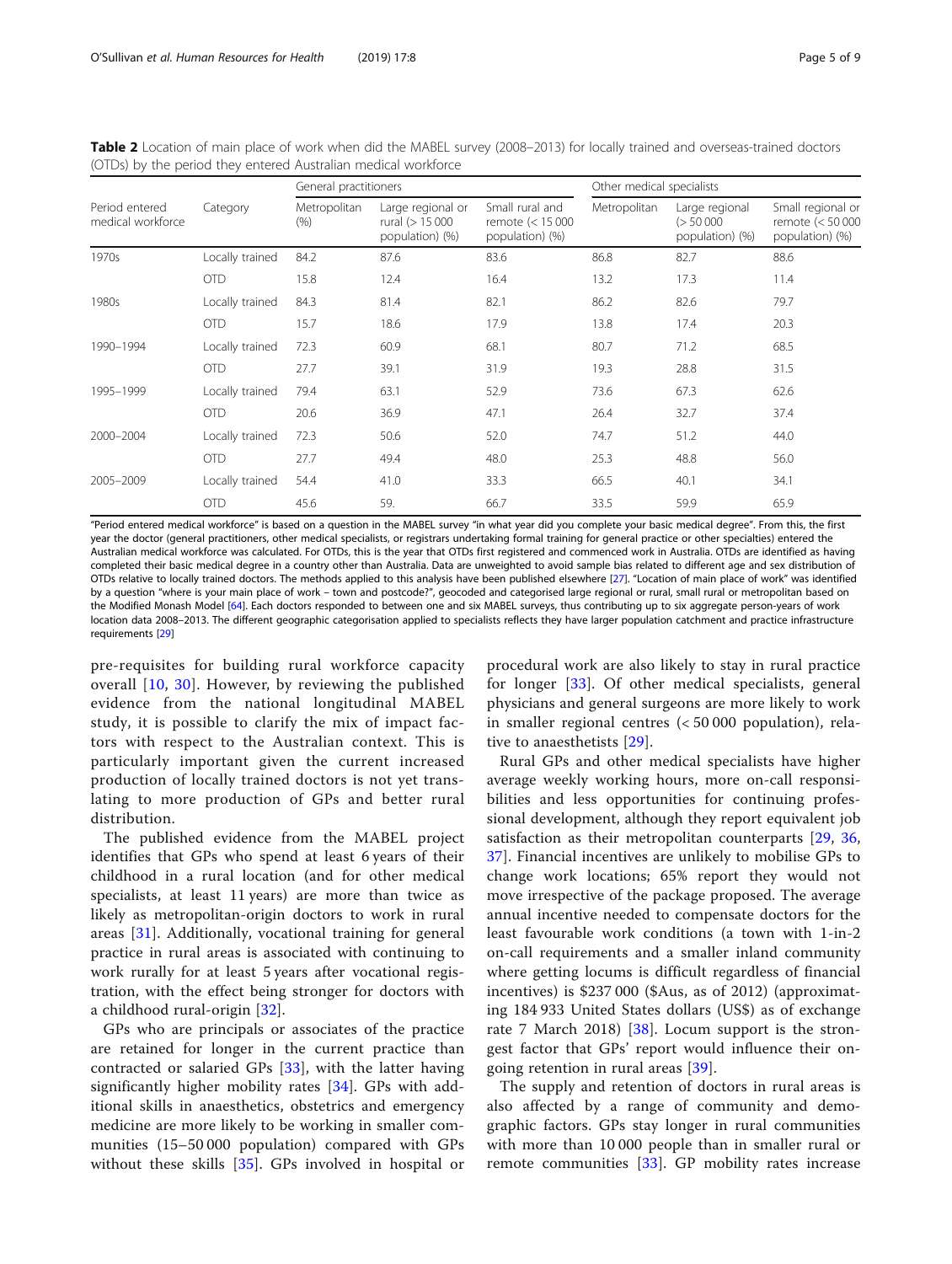with increasing geographical remoteness—5% of regionally located GPs compared with up to 18% of those based in very remote areas move to a different town or city each year [[34\]](#page-8-0). Additionally, mobility is higher for younger GPs and GPs who recently moved to a rural location [\[34](#page-8-0)]. Male GPs with children in secondary school are less likely to work in any-sized rural town compared to male GPs who have primary school-aged children. Female GPs with a spouse/partner in the workforce are less likely to work in smaller communities (< 15 000 population) compared with those non-partnered or with a partner not in the workforce [[40](#page-8-0)].

Around 19% of medical specialists participate in outreach work, regularly travelling away from the main practice to service a rural community [[41\]](#page-8-0). Such outreach services are to larger regional centres (58%) and more outlying regions and remote communities (42%) [[42\]](#page-8-0). Fifty-two percent of specialists doing outreach work sustain their services to the same community for at least 3 years [[43\]](#page-8-0). In Australia, a national policy subsidises travel costs for 20% of all specialist outreach workers. Those supported by this are more likely to be specialists in fields related to national rural health priority areas and to visit more remote locations [\[44](#page-8-0), [45\]](#page-8-0).

#### Implications for self-sufficiency planning

Several implications for self-sufficiency planning are notable from applying the new stratified analyses of MABEL data and the review of a decade of published evidence from this project. Firstly, Australia relies heavily on OTDs for rural medical workforce capacity, both as GPs and other medical specialists, for access to medical services in large and small communities and this reliance is increasing. Recent locally trained graduates are increasingly choosing specialties other than general practice, reducing their likelihood of working in rural areas where the broader specialist and sub-specialist infrastructure is more limited. It is imperative for self-sufficiency that a higher proportion of locally trained doctors chooses general practice and other generalist specialties. Altman et al. noted defining and professionally recognising generalist medicine can help students see it as something concrete to be an expert in [[46\]](#page-8-0). Additionally, a National Rural Generalist Training Pathway is currently under development in Australia to strengthen opportunities for local students training in rural medical schools, to continue to work in rural regions in pre-vocational and vocational training, developing skills in all the areas of medical practice relevant for rural and remote communities and connecting to rural communities in the process [\[47](#page-8-0)].

Secondly, increasing self-sufficiency demands sustained investment for locally growing rural doctors. In

this area, the published MABEL evidence denotes and quantifies the drivers of rural supply and distribution for doctors in Australia, which concurs with international evidence: from enrolment of rural origin students; providing consecutive rural training opportunities during undergraduate, pre-vocational and vocational training; and developing attractive advanced skills training and generalist career pathways [\[10](#page-7-0), [30](#page-8-0), [48](#page-8-0)–[50](#page-8-0)]. Australia already has a number of rural selection and undergraduate training policies, but they are not producing the size and quality of medical workforce needed in rural Australia partly because there is limited continuity in prevocational and vocational rural training. New Australian policy initiatives like the Rural Primary Care Stream will provide funding for educational support for junior doctors (from their first year post-graduation to fifth year) working and training in rural primary care settings and the Integrated Rural Training Pipeline including new Regional Training Hubs, aiming to stimulate the development of the right balance of generalist and more specialist doctors for rural areas via more continuous post-graduate rural training [\[51\]](#page-8-0). However, many of these policies are only in their early stages of implementation, and achieving successful outcomes from these relies on extensive policy consensus and genuine effort across the various levels of government, as well as engagement and real action within regional health and hospital services, general practices, regional educational units and regional communities. Rural workforce outcomes from educational interventions can have long lag times of 10 to 15 years, which span several election cycles, demand long-term vision and motivated system-level leaders. Improved outcomes for rural communities are more likely where there is accountability of all stakeholders involved in the long rural medical training pathway, for the rural workforce outcomes communities want. Also, incentives and formal agreements may be needed for different stakeholders to collaborate. Finally, rural communities should be involved in developing such policies that are meant to serve them.

There are still some important gaps in Australian rural workforce policy notable based on the rural workforce drivers identified from the review of the MABEL evidence, mainly related to improving sustainable working conditions for rural doctors [[14](#page-7-0)]. Innovations in health service employment structures are acutely needed to better manage onerous on-call requirements, create feasible rosters, improve access to locums and increase access to professional support. To a large extent, rural working conditions can be improved by increasing the critical mass of a complementary range of doctors working in healthcare teams, at broad scope. With respect to building critical mass, there is great potential to invest more in supporting existing rural doctors, including OTDs, to build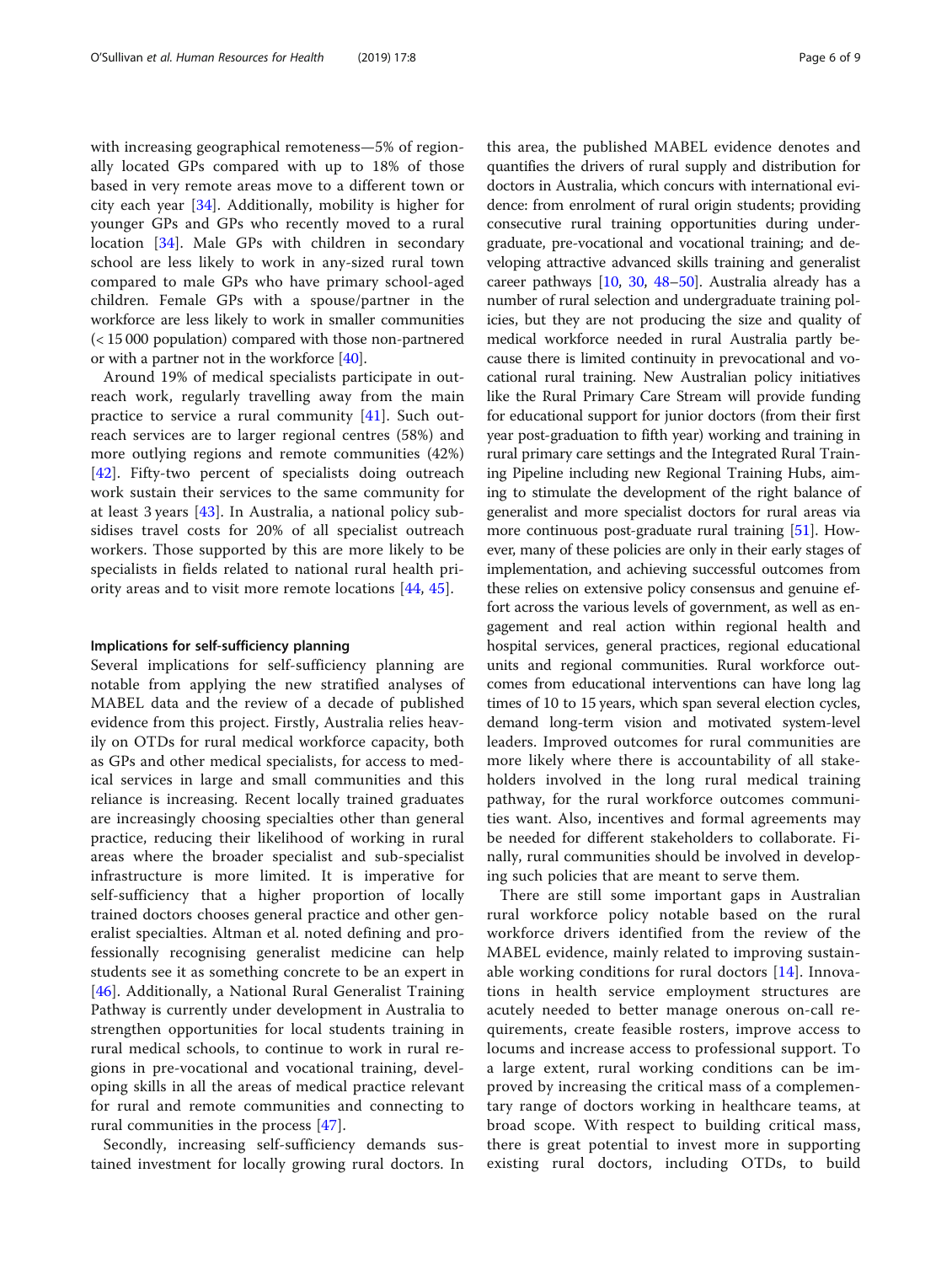additional complementary skills that allow them to contribute to the service demands across rural and remote communities.

Finally, high-quality regional workforce planning is sorely needed for Australia to achieve self-sufficiency and minimise reliance on OTDs. Regional planning firstly requires a degree of societal determination to transition away from continued heavy OTD use and develop of local training pathways as the alternative. Research from the United States suggests that the transition away from OTDs at the community level is complicated and takes time [\[52](#page-8-0)]. Though, at a policy level, OTD withdrawal can be enacted suddenly, with potentially detrimental effects on immediate access to medical care in communities that are more OTD dependent. Although some communities have strong potential to "grow their own", other rural communities still have limited links with locally trained/training doctors and restricted chances of attracting them. Even for communities instituting more training pathways, it takes time for the locally trained workforce capacity to grow and differentiate to sufficient levels to meet community need. As such, continued targeted OTD supply and ongoing support remains a critical issue in Australia.

A 2012 Parliamentary Inquiry identified that OTDs have poor access to orientation programs, professional registration, career opportunities and social supports [[53](#page-8-0)]. This is somewhat being addressed with a current drive to encourage more OTDs to pursue equivalent educational standards as Australian-trained doctors in vocational training, but education programs alone will likely not be enough [\[54](#page-8-0)]. Support for addressing the broader professional and personal (including social) factors enabling OTDs who are restricted by where they can work to enjoy rural practice and rural living is also needed [[28\]](#page-8-0). Many OTDs begin working in Australia in rural and remote settings under some of the most isolated conditions, treating people with the most complex health problems, including working in Indigenous populations who need culturally safe care. This happens before any equivalence of training is achieved and with no working knowledge of the Australia health system. Allowing more OTDs to acclimatise to the Australian system before requiring rural service terms and providing regular cultural awareness training would be a good investment.

It is incumbent on Australia as party to the Global Code of Practice on International Recruitment, to provide structured support for OTDs, whilst also monitoring the degree of reliance on OTDs and the potential impact on global workforce distribution [[55](#page-8-0)]. Notably, this relies on good longitudinal evidence differentiating types of health workers (locally or overseas trained) and practice patterns which is regularly and transparently published. Workforce data as a resource needs to be sustainably funded in all countries for objectively informing both national and global health workforce planning policies [\[56](#page-8-0)–[58\]](#page-8-0).

# Limitations

The scope of this paper was confined to summarising available evidence from the MABEL research program, which limited the aspects of rural self-sufficiency investigated as such. It did not explore the level of reliance on OTDs to complement the range of skills across the broader workforce including in areas like psychiatry, where there are not enough locally trained psychiatrists for increasing population needs [\[59](#page-8-0)]. Also, the current report did not differentiate the rural work patterns by locally trained international students or local rural bonded students, which is planned as part of ongoing MABEL research. In terms of global impact of Australia's use of OTDs, this paper also did not explore implications for the country of OTD supply, but all nations and particularly low- and middle-income countries are disadvantaged through out-migration, given the investment they put into training health workers for their country [\[60](#page-8-0)]. Where possible, there might be the potential for bilateral and multi-lateral agreements between professional bodies, nations, and regions regarding using OTDs, with respect to both training and practice and support. The evidence produced may not readily translate to other countries which have different self-sufficiency challenges, health system structures, rural workforce policies and medical service providers. Nevertheless, this work may provide an example of an attempt to consolidate the best available national evidence for informing national self-sufficiency planning.

#### Conclusions

This report draws on evidence which identifies patterns of work by overseas- and locally trained doctors in Australia, to inform planning of self-sufficiency of the rural medical workforce in Australia. The evidence identifies that Australia relies heavily on OTDs working as GPs and other medical specialists in large and small rural communities, with new OTDs supplementing the lower proportion of recent locally trained doctors in rural areas. Increasing the locally trained generalist rural workforce requires sustained policies, enrolling rural-origin students into medicine, providing ongoing rural training opportunities, promoting generalist medical careers and building sustainable rural working conditions. Meanwhile, OTDs are essential to rural workforce capacity and their support should be incorporated as a key part of ongoing rural medical workforce planning. Australia, like all similar high-income countries, should monitor the reliance on OTDs within rural medical services and be acutely mindful of the potential impact on global workforce distribution.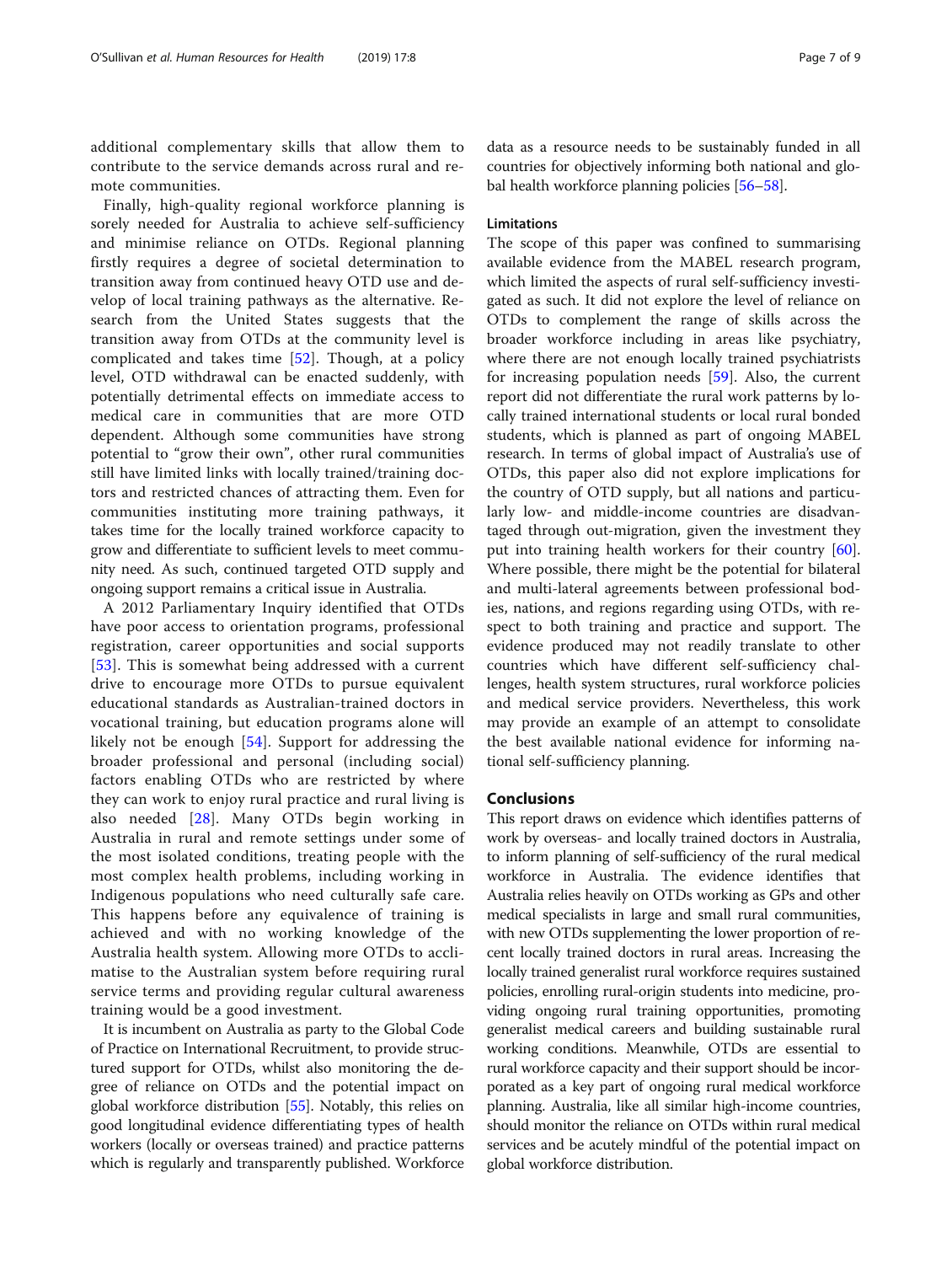#### <span id="page-7-0"></span>Acknowledgements

We acknowledge the doctors who participate in the MABEL survey, and whose data provided as part of the MABEL project, supported this paper.

#### Funding

The collection of data from the MABEL longitudinal survey of doctors was funded by the National Health and Medical Research Council (Health Services Research Grant: 2007–2011; and Centre for Research Excellence in Medical Workforce Dynamics: 2012–2017) with additional support from the Department of Health (in 2008) and Health Workforce Australia (in 2013). The funding provided had no impact on the design of the study and collection, analysis, and interpretation of data and in writing the manuscript.

#### Availability of data and materials

<http://www.mable.org> Request for data should be addressed to the MABEL study team. An external version of MABEL dataset is available if request endorsed by the MABEL study team.

#### Authors' contributions

BOS made a substantial contribution to the conception of the study, reviewed literature, managed data collection, critically informed analyses and interpretation, provided important intellectual content, led the drafting process and approved the final version of manuscript to be published. DR made a substantial contribution to critically informing the analyses and interpretation of data, provided important intellectual content to support the drafting process and approved the final version of manuscript to be published. MM made a substantial contribution to the conception of the study, supported reviewing of the literature, supported additional data analysis, provided important intellectual content to support the drafting process and approved the final version of manuscript to be published. AS made a substantial contribution to collecting the data, provided important intellectual content to support the drafting process and approved the final version of this manuscript to be published.

#### Ethics approval and consent to participate

University of Melbourne and Monash University Ref. 0709559/Ref. CF07/1102- 2007 000 291.

#### Consent for publication

Nil applicable.

#### Competing interests

This study was supported by university funds. The views and opinions expressed in this article are those of the authors.

#### Publisher's Note

Springer Nature remains neutral with regard to jurisdictional claims in published maps and institutional affiliations.

#### Author details

<sup>1</sup>Monash University School of Rural Health, Office of Research, PO Box 666, Bendigo, VIC 3550, Australia. <sup>2</sup>Flinders University Northern Territory, PO Box 4066, Alice Springs, NT 0871, Australia. <sup>3</sup>University of Queensland, Rural Clinical School, 78 on Canning Street, Rockhampton, Queensland 4700, Australia. <sup>4</sup> Melbourne Institute of Applied Economic and Social Research, The University of Melbourne, Alan Gilbert Building, Parkville 3010, Australia.

### Received: 7 March 2018 Accepted: 20 December 2018 Published online: 22 January 2019

#### References

- Crisp N, Chen L. Global supply of health professionals. N Engl J Med. 2014; 370:950–7.
- 2. World Health Organization. WHO Global Code of Practice on the International Recruitment of Health Personnel. Geneva; 2010. [http://www.](http://www.who.int/hrh/migration/code/practice/en/) [who.int/hrh/migration/code/practice/en/.](http://www.who.int/hrh/migration/code/practice/en/) (Accessed 1 Jan 2019).
- United Nations. Sustainable development goals: 17 goals to transform our world. New York: UN; 2016. [http://www.un.org/sustainabledevelopment/](http://www.un.org/sustainabledevelopment/sustainable-development-goals/) [sustainable-development-goals/](http://www.un.org/sustainabledevelopment/sustainable-development-goals/) (Accessed 1 Jan 2019)
- 4. Heaney S. Dublin Declaration on Human Resources for Health: building the health workforce of the future: 4th global forum on human resources for

health Dublin 13–17 November: World Health Organization; 2017. [http://](http://www.who.int/hrh/events/Dublin_Declaration-on-HumanResources-for-Health.pdf?ua=1) [www.who.int/hrh/events/Dublin\\_Declaration-on-HumanResources-for-](http://www.who.int/hrh/events/Dublin_Declaration-on-HumanResources-for-Health.pdf?ua=1)[Health.pdf?ua=1](http://www.who.int/hrh/events/Dublin_Declaration-on-HumanResources-for-Health.pdf?ua=1). (Accessed 1 Jan 2019).

- 5. World Health Organization. Monitoring progress on the implementation of code – second round reporting (2015-2016). Geneva: WHO; 2011. [http://](http://www.who.int/hrh/migration/code/code_nri/en/) [www.who.int/hrh/migration/code/code\\_nri/en/.](http://www.who.int/hrh/migration/code/code_nri/en/) (Accessed 1 Jan 2019).
- 6. World Health Organization. World Health Statistics 2018: monitoring health for the sustainable development goals. Geneva: WHO; 2018. p. 1–100. [http://apps.who.int/iris/bitstream/handle/10665/272596/9789241565585-eng.](http://apps.who.int/iris/bitstream/handle/10665/272596/9789241565585-eng.pdf?ua=1) [pdf?ua=1.](http://apps.who.int/iris/bitstream/handle/10665/272596/9789241565585-eng.pdf?ua=1) (Accessed 1 Jan 2019).
- Joyce C, Scott A, Jeon S-H, Humphreys J, Kalb G, Witt J, et al. The "Medicine in Australia: Balancing Employment and Life (MABEL)" longitudinal survey protocol and baseline data for a prospective cohort study of Australian doctors' workforce participation. BMC Health Serv Res. 2010;10:1–10.
- 8. Taylor T, La N, Scott A, Leahy A. MABEL user manual: wave 8 release. Melbourne: Melbourne institute of applied economic and Social Research; 2016. [https://mabel.org.au/\\_\\_data/assets/pdf\\_file/0014/2207201/MABEL-](https://mabel.org.au/__data/assets/pdf_file/0014/2207201/MABEL-User-Manual-Wave-8.pdf)[User-Manual-Wave-8.pdf](https://mabel.org.au/__data/assets/pdf_file/0014/2207201/MABEL-User-Manual-Wave-8.pdf). (Accessed 1 Jan 2019).
- 9. Mason J. Review of Australian government health workforce programs. Canberra: Department of Health and Ageing; 2013. [https://www.health.gov.au/internet/main/](https://www.health.gov.au/internet/main/publishing.nsf/Content/D26858F4B68834EACA257BF0001A8DDC/File/Review%20of%20Health%20Workforce%20programs.pdf) [publishing.nsf/Content/D26858F4B68834EACA257BF0001A8DDC/\\$File/](https://www.health.gov.au/internet/main/publishing.nsf/Content/D26858F4B68834EACA257BF0001A8DDC/File/Review%20of%20Health%20Workforce%20programs.pdf) [Review%20of%20Health%20Workforce%20programs.pdf](https://www.health.gov.au/internet/main/publishing.nsf/Content/D26858F4B68834EACA257BF0001A8DDC/File/Review%20of%20Health%20Workforce%20programs.pdf). (Accessed 1 Jan 2019).
- 10. Dolea C, Stormont L, Braichet J-M. Evaluated strategies to increase attraction and retention of health workers in remote and rural areas. Bull World Health Organ. 2010;88:379–85.
- 11. Australian Bureau of Statistics. Tablebuilder- Census of Population and Housing. Canberra: ABS; 2011. [http://www.abs.gov.au/websitedbs/](http://www.abs.gov.au/websitedbs/censushome.nsf/home/tablebuilder) [censushome.nsf/home/tablebuilder.](http://www.abs.gov.au/websitedbs/censushome.nsf/home/tablebuilder) (Accessed 1 Jan 2019).
- 12. Australian Institute of Health and Welfare. Rural, regional and remote health: indicators of health status and determinants of health. Rural health series no. 9. Cat. no. PHE 97. Canberra: AIHW; 2008. [https://www.aihw.gov.au/](https://www.aihw.gov.au/reports/rural-remote-australians/rural-regional-remote-health-indicators/contents/table-of-contents) [reports/rural-remote-australians/rural-regional-remote-health-indicators/](https://www.aihw.gov.au/reports/rural-remote-australians/rural-regional-remote-health-indicators/contents/table-of-contents) [contents/table-of-contents.](https://www.aihw.gov.au/reports/rural-remote-australians/rural-regional-remote-health-indicators/contents/table-of-contents) (Accessed 1 Jan 2019).
- 13. Margolis SA, Ypinazar VA. Aeromedical retrieval for critical clinical conditions: 12 years of experience with the Royal Flying Doctor Service, Queensland, Australia. J Emerg Med. 2009;36:363–8.
- 14. Walters L, McGrail M, Carson D, O'Sullivan B, Russell D, Strasser R, et al. Where to next for rural general practice policy and research in Australia? Med J Aust. 2017;207:56–8.
- 15. Commonwealth Department of Health. District of workforce shortage. Canberra; 2017. [http://doctorconnect.gov.au/internet/otd/publishing.nsf/](http://doctorconnect.gov.au/internet/otd/publishing.nsf/Content/dwsFactsheet) [Content/dwsFactsheet.](http://doctorconnect.gov.au/internet/otd/publishing.nsf/Content/dwsFactsheet) (Accessed 1 Jan 2019).
- 16. Australian Health Minister's Conference. National health workforce strategic framework. Sydney: AHMAC; 2004. [https://www.health.gov.au/internet/](https://www.health.gov.au/internet/main/publishing.nsf/Content/C66647AAB9871405CA257BF000209A71/File/national_strategic_health_workforce_framework.pdf) [main/publishing.nsf/Content/C66647AAB9871405CA257BF000209A71/\\$File/](https://www.health.gov.au/internet/main/publishing.nsf/Content/C66647AAB9871405CA257BF000209A71/File/national_strategic_health_workforce_framework.pdf) [national\\_strategic\\_health\\_workforce\\_framework.pdf.](https://www.health.gov.au/internet/main/publishing.nsf/Content/C66647AAB9871405CA257BF000209A71/File/national_strategic_health_workforce_framework.pdf) (Accessed 1 Jan 2019).
- 17. Productivity Commission. Australia's Health Workforce: Productivity Commission Research Report. Canberra: Commonwealth of Australia; 2005. <https://www.pc.gov.au/inquiries/completed/health-workforce/report>. (Accessed 1 Jan 2019).
- 18. Buchan J, Naccarella L, Brooks P. Is health workforce sustainability in Australia and New Zealand a realistic policy goal? Aust Health Rev. 2011;35:152–5.
- 19. Mullan F. The metrics of the physician brain drain. N Engl J Med. 2005; 353:1810–8.
- 20. Department of Health. Medical Training Review Panel 19th Report. Canberra: DoH; 2016. [http://www.health.gov.au/internet/main/publishing.](http://www.health.gov.au/internet/main/publishing.nsf/content/8795A75044FBB48CCA257F630070C2EE/File/Medical%20Training%20Review%20Panel%20nineteenth%20report.pdf) [nsf/content/8795A75044FBB48CCA257F630070C2EE/\\$File/](http://www.health.gov.au/internet/main/publishing.nsf/content/8795A75044FBB48CCA257F630070C2EE/File/Medical%20Training%20Review%20Panel%20nineteenth%20report.pdf) [Medical%20Training%20Review%20Panel%20nineteenth%20report.pdf.](http://www.health.gov.au/internet/main/publishing.nsf/content/8795A75044FBB48CCA257F630070C2EE/File/Medical%20Training%20Review%20Panel%20nineteenth%20report.pdf) (Accessed 1 Jan 2019).
- 21. Hawthorne L. International medical migration: what is the future for Australia? Med J Aust. 2012;1(Suppl 3):18–21.
- 22. The World Bank. Data: World Bank Country and lending groups. Washington DC: World Bank; 2019. [https://datahelpdesk.worldbank.org/knowledgebase/](https://datahelpdesk.worldbank.org/knowledgebase/articles/906519-world-bank-country-and-lending-groups) [articles/906519-world-bank-country-and-lending-groups.](https://datahelpdesk.worldbank.org/knowledgebase/articles/906519-world-bank-country-and-lending-groups) (Accessed 1 Jan 2019).
- 23. Birrell B. Australian policy on overseas-trained doctors. Med J Aust. 2004;181:635–9.
- 24. Hawthorne L, Hamilton J, International medical students and migration: the missing dimension in Australian workforce planning? Med J Aust. 2010;193:262–5.
- 25. Joyce C, Sotelwinder J, McNeil J, Piteman L. Riding the wave: current and emerging trends in graduates from Australian university medical schools. Med J Aust. 2007;186:309–12.